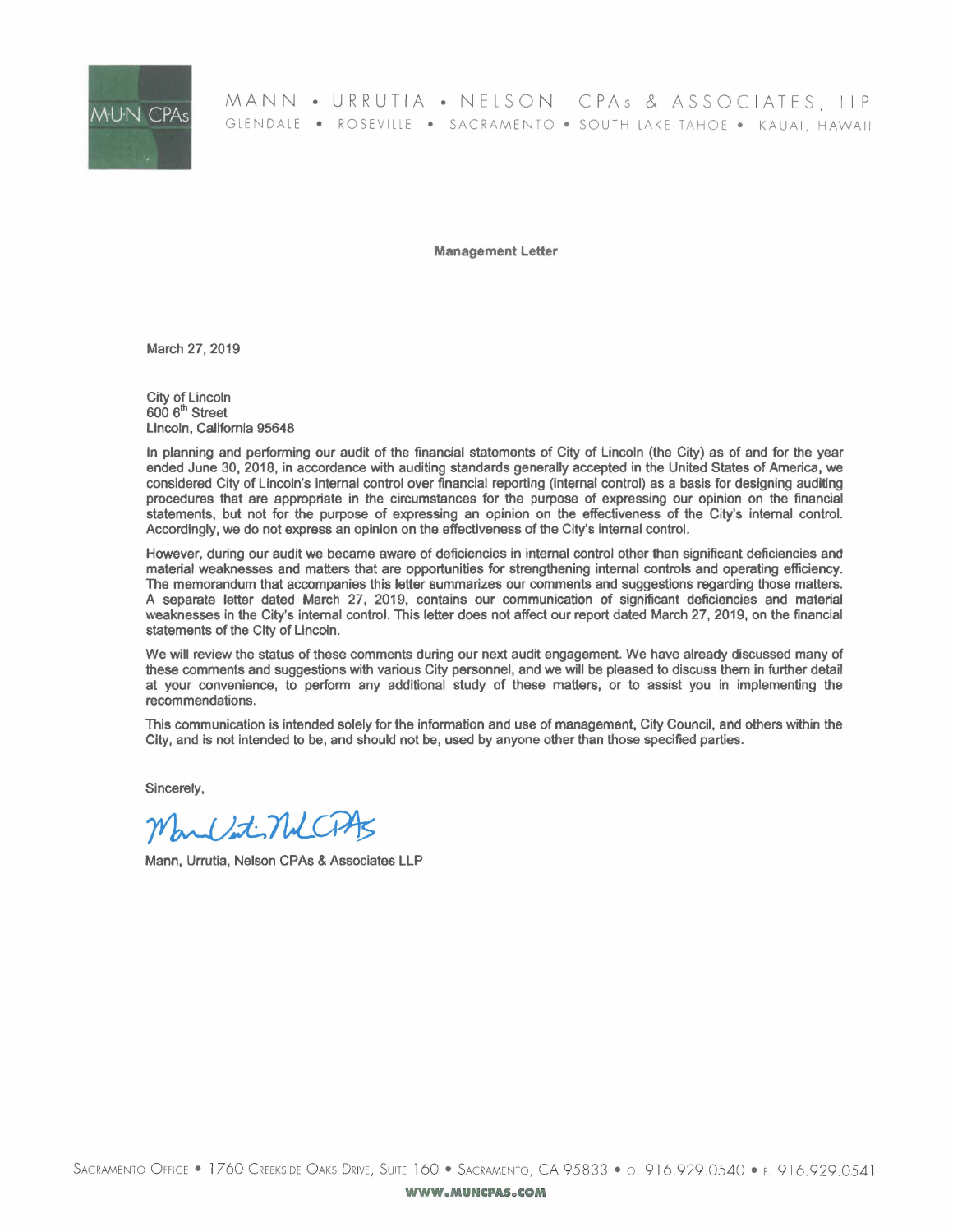## **Control Deficiencies and Internal Control Recommendations**

**June 30, 2018** 

## **Payroll**

**(Repeat)** As part of the process of inputting new employee information and/or changes to current employee information into Springbrook, a proof list is generated by the Payroll Technician to verify that items input and changes were made accurately. However, there is no indication of the review of the proof list. We recommend that the Payroll Technician, or assigned personnel, initial and date the proof list as evidence of their review.

Per our observation of the payroll process, a report listing printed checks to be distributed to employees is generated through Springbrook. This listing is to be signed off by the payroll technician and provided to the finance manager for review. Upon our review of the printed check listing for the pay period ending April 6, 2018, we noted no evidence of review next to individuals receiving printed checks or a signature of approval on the check summary listing. We recommend that evidence of review and approval be maintained on the check summary listing.

Upon our review of the payroll process, we noted that after payroll is posted to the general ledger, there is no reconciliation performed between what is posted to the general ledger and the final payroll journal reports. We recommend a reconciliation be performed after each pay period to ensure that payroll is properly posted to the general ledger.

## **Cash Disbursements**

**(Repeat)** Per our observation of the cash disbursement process, the Accounts Payable Specialist has various duties which are reviewed by an independent employee. One of the tasks within the cash disbursement process is the upload and submittal of checks to be paid via the bank's positive pay system. There is no final review comparing the approved accounts payable proof list with the positive pay upload. To enhance controls, we recommend the approved accounts payable proof list be compared to the positive pay upload by evidence of signature. This comparison serves as a detective control to ensure no changes were made from the approved accounts payable proof list to the final check register.

As part of the process of obtaining a Cal-Card, employees complete an application for approval by management. Out of a sample selection of 12 Cal-Card items, the City was unable to locate one application and another application did not have a signature indicating approval. We recommend that all Cal-Card applications be maintained by the City and that they contain the proper level of approval as indicated by a signature.

### **Cash Receipts (Repeat)**

Out of a sample of 40 cash receipts, approximately 27 of those items tested were receipts that are received by the central cash department (finance department). A receipt was generated and coded to their corresponding general ledger account. However, unlike other departments which have approved deposit transmittal sheets attached to the cash receipts, we noted no evidence of review that the cash receipts were being properly coded to the correct account. We recommend that the Finance Department implement procedures that are already in place for cash received in other departments of the City and attach a daily deposit transmittal sheet to receipts received. The daily deposit transmittal sheet includes verification of the preparer and reviewer of the deposit. Further, the final batch posting of cash receipts should be reviewed by the Accounting Manager to ensure proper coding.

## **Other Post-Employment Benefits Census Data (Repeat)**

During our testing of census data utilized for the GASB 75 report, we identified one instance in which one employee on the retired listing with a retirement date after the valuation date should have been excluded from the actuarial valuation, but was included in the census. The GASB 75 actuarial report contained a total of 53 retirees and should only contain 52 retirees. We recommend the City implement processes and controls to ensure that complete and accurate information is reported to the plan actuary. In evaluating the census data file, the employer may compare the information to the underlying payroll records and the prior year census data file.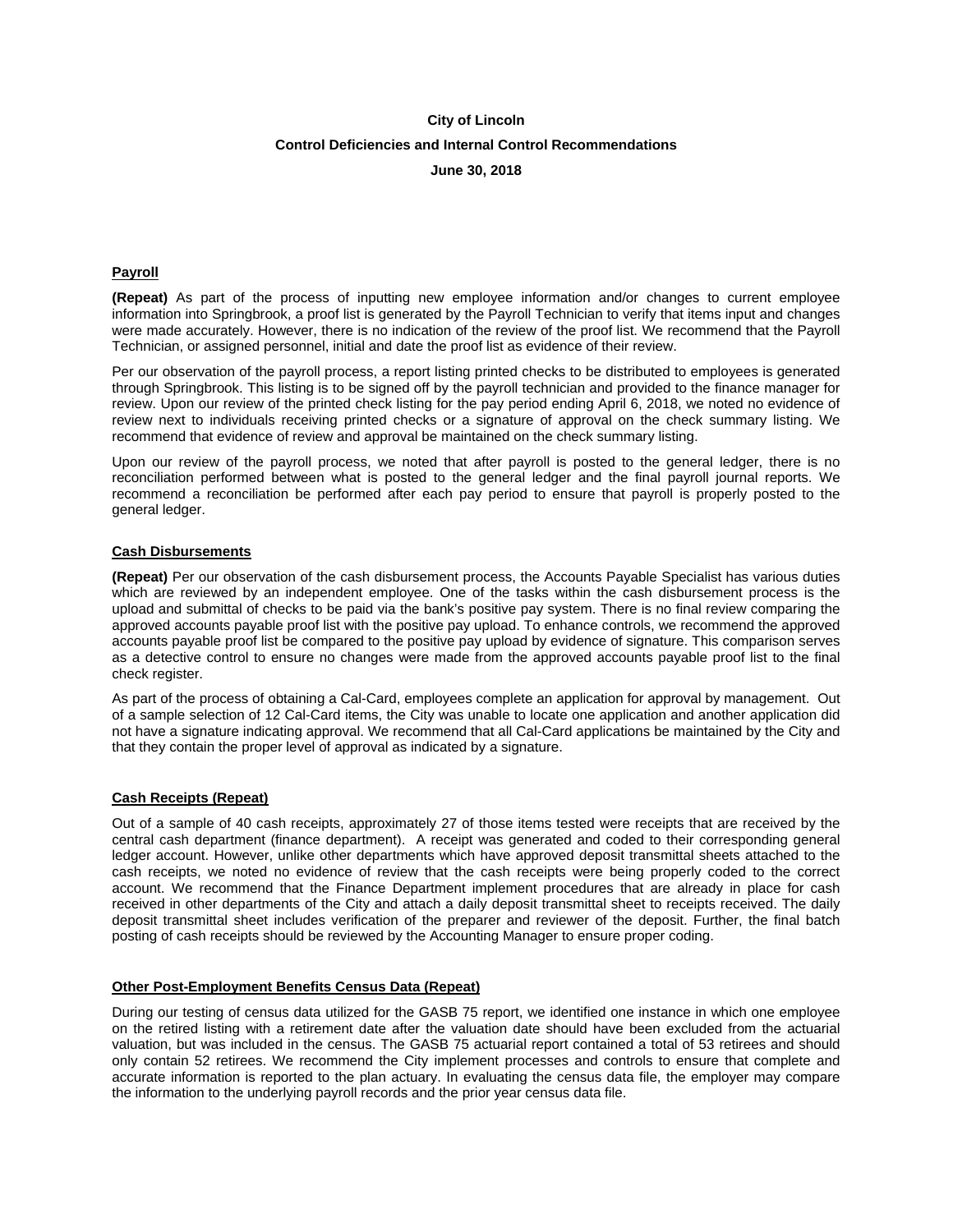# **City of Lincoln Control Deficiencies and Internal Control Recommendations (Continued) June 30, 2018**

## **Loans Receivable**

We noted the City has not reviewed information on the loans receivable schedule for accuracy and has not verified information to supporting loan documentation. During our testing, we noted one loan was incorrectly shown on the City's schedule as a deferred loan. The interest rate for one loan on the loan schedule did not agree to the loan agreement; and the property address of another loan on the loan schedule did not agree to the loan agreement. In addition, the City was unable to locate the loan documents for one loan on the City's loan schedule. We recommend that the City review the loan schedule and verify that the information on the loan schedule agrees to the loan documentation on file and that the City locate any missing loan documents.

## **Accounts Receivable**

The City receives revenue related to wastewater operation charges that is assessed and received every quarter. The City records a total of four quarters in revenue each year; however, the Q4 2017 receipt was incorrectly recorded in fiscal year 2018 and the Q4 2018 receipt was incorrectly recorded in fiscal year 2019. Per discussion with the City's financial consultant, it is a consistent practice to only record the revenue based on the date the payment is received. We recommend the City accrue receipts related to the correct fiscal year of service versus when the actual cash receipt is received.

Upon our review of reports generated by the City's accounts receivable module, we noted that balances being reported through the accounts receivable module did not agree to the general ledger. We recommend the City perform a reconciliation between the accounts receivable module and general ledger.

### **Compensated Absences**

During our review of the compensated absences schedule, we noted 6 employees incorrectly excluded from the City's accrual for sick leave. The total amount of the missed accrual was not material to the financial statements however we recommend that the City review the sick leave accrual included on the compensated absences schedule. Currently, the percentage accrual is a hard-coded percentage on the spreadsheet, however this percentage can change each year based on years worked. We recommend updating the spreadsheet to include a formula that takes into consideration the employee's hire date.

### **Investments**

It was brought to our attention that the City's investment portfolio contained approximately 16 investment holdings that were not in compliance with investment policy requirements under the California Government Code. The City's investment broker and City staff responsible for oversight were not aware of the non-compliance. The City has engaged a new company to manage their investments. We recommend that City staff responsible for oversight review the investment policy and receive proper training on allowable investment holdings.

## **Information Technology – Springbrook Access**

The City's financial information is maintained through the financial software Springbrook. Upon review of access controls, we were informed that all employees who have access to Springbrook have full access to the system. Full access to the City's financial information may result in unauthorized transactions being posted or viewed, or unauthorized changes being made. Controls should be put in place that specifies the areas and modules to which each person should have access, and whether that access is to be full or selective.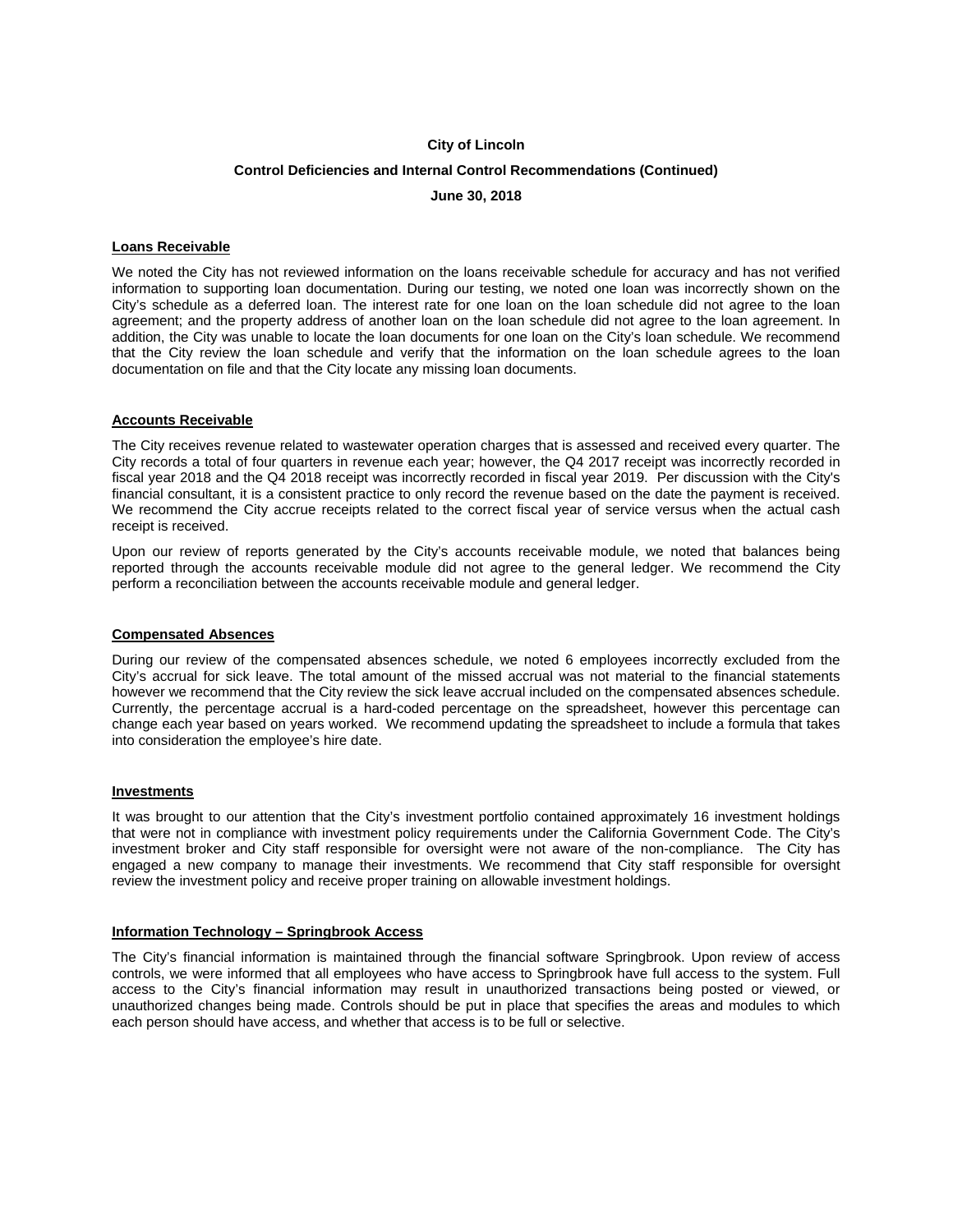## **Control Deficiencies and Internal Control Recommendations (Continued)**

**June 30, 2018** 

### **Support Service Department Organization**

The City's Support Services Department consists of finance, utility billing, information technology, and central services (purchasing, risk management). Many of these functions affect the financial reporting process. The support services department as presently structured divides oversight of the financial functions in such a manner that lacks cohesion. We recommend management review the current alignment of the support services department staff and their various duties to be reorganized in a manner that will provide for maximum efficiency and proper oversight of the financial reporting process.

## **Resolution of Internal Control Deficiencies**

Internal control deficiencies and other issues identified by external auditors are reported to those charged with governance—the Finance & Investment Committee and the City Council each year subsequent to the audit being completed. However, the recommendations for many of the deficiencies have not been implemented and the deficiencies have been repeating for at least the past five years. We suggest the Finance & Investment Committee maintain a log of all audit items that come to its attention. Custody of the log can be rotated quarterly among Committee members. The Committee member with custody of the log can coordinate with one City official charged with resolving issues. For each item, the appropriate supervisor can be informed, suggestions for corrective action reviewed, and the ultimate action documented. The log should be reviewed at every quarterly meeting to ensure that no issues have been overlooked before custody of the log is rotated to the next Committee member.

## **Financial Oversight**

Currently, financial oversight procedures of the City include:

- The fiscal & investment oversight committee reviews an investment report and a fiscal summary report on a quarterly basis. Per review of the fiscal & investment oversight committee meeting agendas and packets for the fiscal year, we were unable to verify if these reports were being consistently presented and reviewed.
- On a monthly basis, City Council reviews prior month's check registers, budget amendments, and contract amendments. We noted that City Council does not receive any other detailed financial reports.

In order to provide improved financial oversight to the City, we recommend that financial reports including detailed financial statement information, be presented on a consistent basis to the City Council, at a minimum on a quarterly basis.

The role of City Council, including the Finance & Investment Committee, in governance and their use of sound judgment in fulfilling their fiduciary responsibilities, including overseeing the City's efforts to prevent fraud and effectively manage risks, is an important one. In fulfilling their obligations, Council and Committee members often face a host of difficult questions requiring judgment calls on complex financial matters. In dealing with issues such as these, the need for high-quality judgment and oversight is crucial. We recommend that the oversight effectiveness could be improved by ensuring that Council and Committee members have proper training in such matters. Ideally, Council and the Committee as a whole should have knowledge of the City's business and industry, internal control concepts, generally accepted accounting principles and industry accounting practices, and the financial reporting and independent audit processes.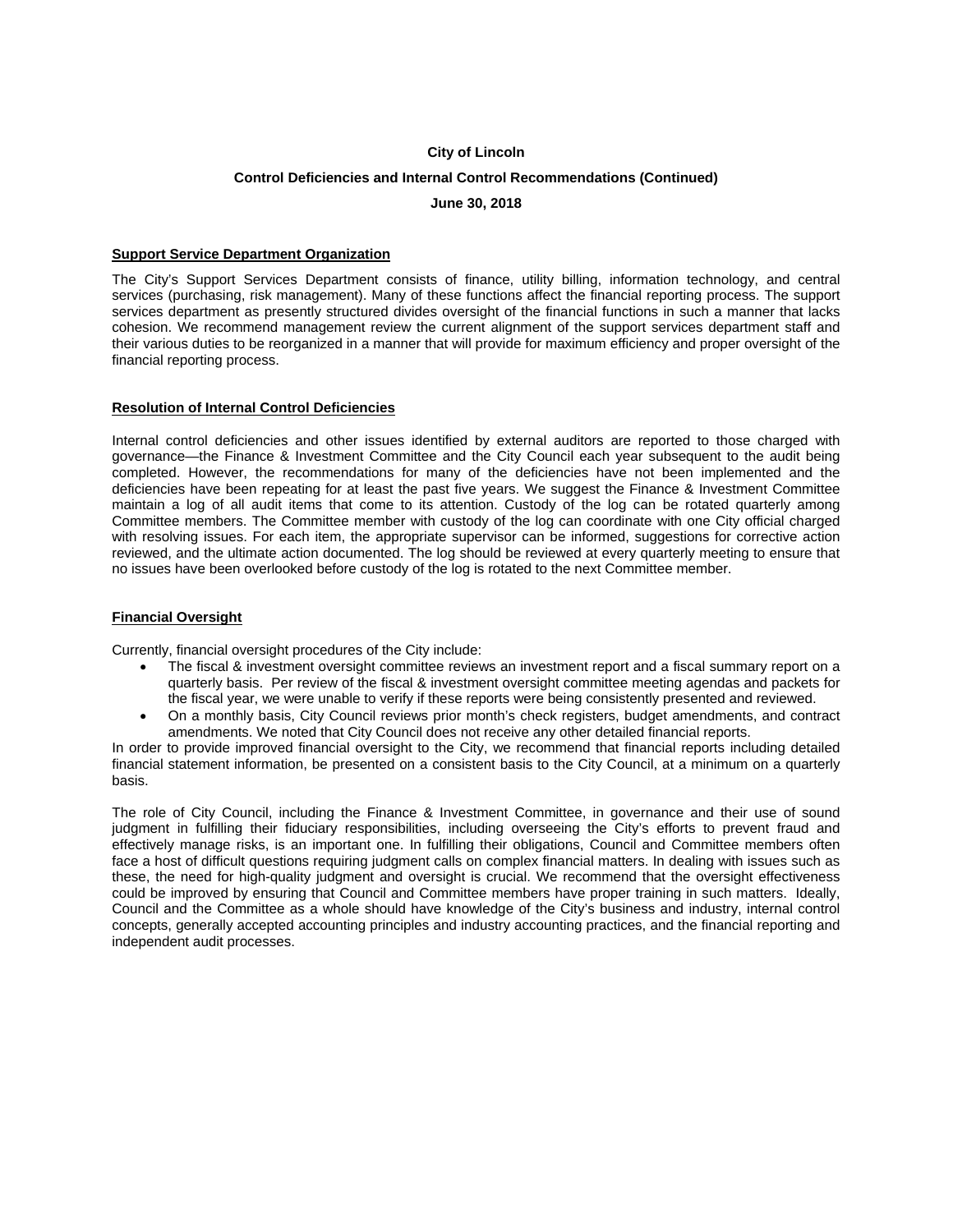### **Status of Prior Year**

#### **Control Deficiencies and Internal Control Recommendations**

**June 30, 2018** 

#### **Payroll**

As part of the process of inputting new employee information and/or changes to current employee information into Springbrook, a proof list is generated by the Payroll Technician to verify input and changes were made accurately. However, we noted no indication of this review of the proof list. We recommend that the Payroll Technician, or assigned personnel, initial and date the proof list as evidence of their review.

#### **Status: Not implemented.**

#### **Cash Disbursements**

When processing accounts payable checks, the AP Specialist prints out a proof list to be approved by the Director of Support Services, Finance Manager, or Budget Analyst. Once approved, the AP Specialist will then print the checks and a final warrant register (AP posting list). Since the AP Specialist has access to edit the checks to be printed, we recommend that the final AP posting list be compared to the approved proof list and the positive pay report by someone independent of the AP Specialist. We recommend this review be documented by evidence of date and initials on the final AP posting list.

#### **Status: Not implemented. See revised recommendation.**

We selected 15 invoices for testing that required formal bidding procedures to be applied in the selection of the vendor. For 1 out of those 15 purchases, we noted there was not adequate support documenting the bidders' submitted prices which are usually found on a staff report. We recommend the City ensure they are following the current procurement policy and maintain adequate supporting documentation for all proposals and bids.

#### **Status: No instances noted in the current year.**

#### **Cash Receipts**

Out of a sample of 40 cash receipts, approximately 15 of those items tested were receipts that are received by central cash department (finance department). Of those 15, we noted 8 cash receipts did not have any indication of review or approval. The receipts generated agreed to a general ledger distribution report and bank statement, however without indication of review or approval we are unable to determine if proper segregation of duties were in place and whether there was adequate review of the receipt. The remaining 7 items did have support which indicated some sort of review, however that manner was inconsistent. We recommend that the Finance Department implement procedures that are already in place for cash received in other departments of the City and attach a daily deposit transmittal sheet to receipts received. The daily deposit transmittal sheet includes verification of the preparer and reviewer of the deposit.

#### **Status: Not implemented.**

Out of a sample of 40 cash receipts, we noted 1 receipt in which the daily deposit transmittal sheet did not include the administrative analyst's signature or the supervisor's signature as evidence of review. We recommend the Finance Department verify that transmittal sheets are properly signed off before as reviewed before processing the receipt.

#### **Status: No instances noted in the current year.**